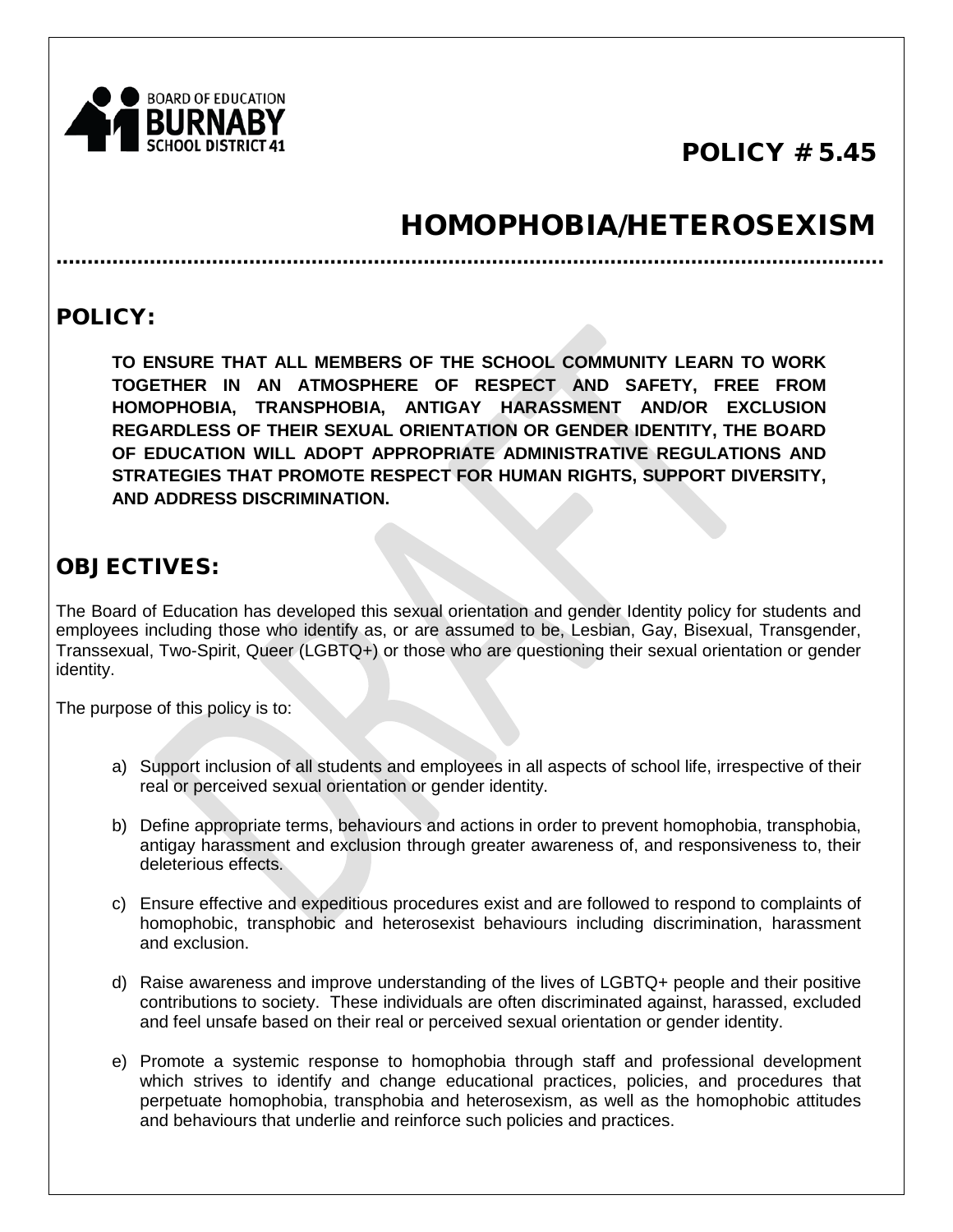- f) Make resources and support services for LGBTQ+ students and staff visible throughout schools.
- g) Act collectively to reduce homophobia, transphobia and other systemic barriers that are faced by LGBTQ+ students and staff who are 'in the closet' and feel they must hide their true identities.
- h) The Board of Education is committed to ongoing, constructive and open dialogue with LGBTQ+ communities and other communities who identify themselves on the basis of sexual orientation or gender identity to increase co-operation and collaboration among home, school and the community.

### DEFINITIONS

**These definitions, like all language, can be imperfect and are evolving.**

**Gay** can refer to a man who is romantically, emotionally and/or sexually involved with another man.

**Lesbian** can refer to a woman who is romantically, emotionally and/or sexually involved with another woman.

**Bisexual** can refer to people who are romantically, emotionally and/or sexually involved with either women or men.

**Transgender** can refer to people who do not identify with the gender roles assigned to them by society based on their biological sex.

**Transsexual** can refer to people who use hormone therapy and/or surgery to alter their sex

**Two-Spirit** can refer to Aboriginal or Indigenous people who identify themselves based on sexual orientation or gender identity.

**Queer** can refer to people who identify themselves based on sexual orientation or gender identity or who resist these categories as too simplistic.

**Sexual Orientation** can cover the range of human sexuality including Gay and Lesbian, Bisexual, Transgender, Two-Spirit and Heterosexual orientations.

**Gender Identity** can refer to the way a person defines and acts out their gender.

**Heterosexism** refers to the mistaken assumption that all people are heterosexual and that heterosexuality is superior and the norm by which all other sexual orientation and gender identities are measured. Heterosexism perpetuates negative stereotypes and is dangerous to individuals and communities.

**Homophobia** the irrational fear or hatred of, aversion to, and discrimination against people based on an actual or assumed sexual orientation or gender identity.

**LGBTQ+** an acronym for Lesbian, Gay, Bisexual, Transgender and Questioning. The plus sign recognizes that not all people identify with these terms and may prefer terms such as Transsexual, Queer,Two-Spirit Intersex. LGBTQ+ is meant to be an inclusive term for a very diverse group of people.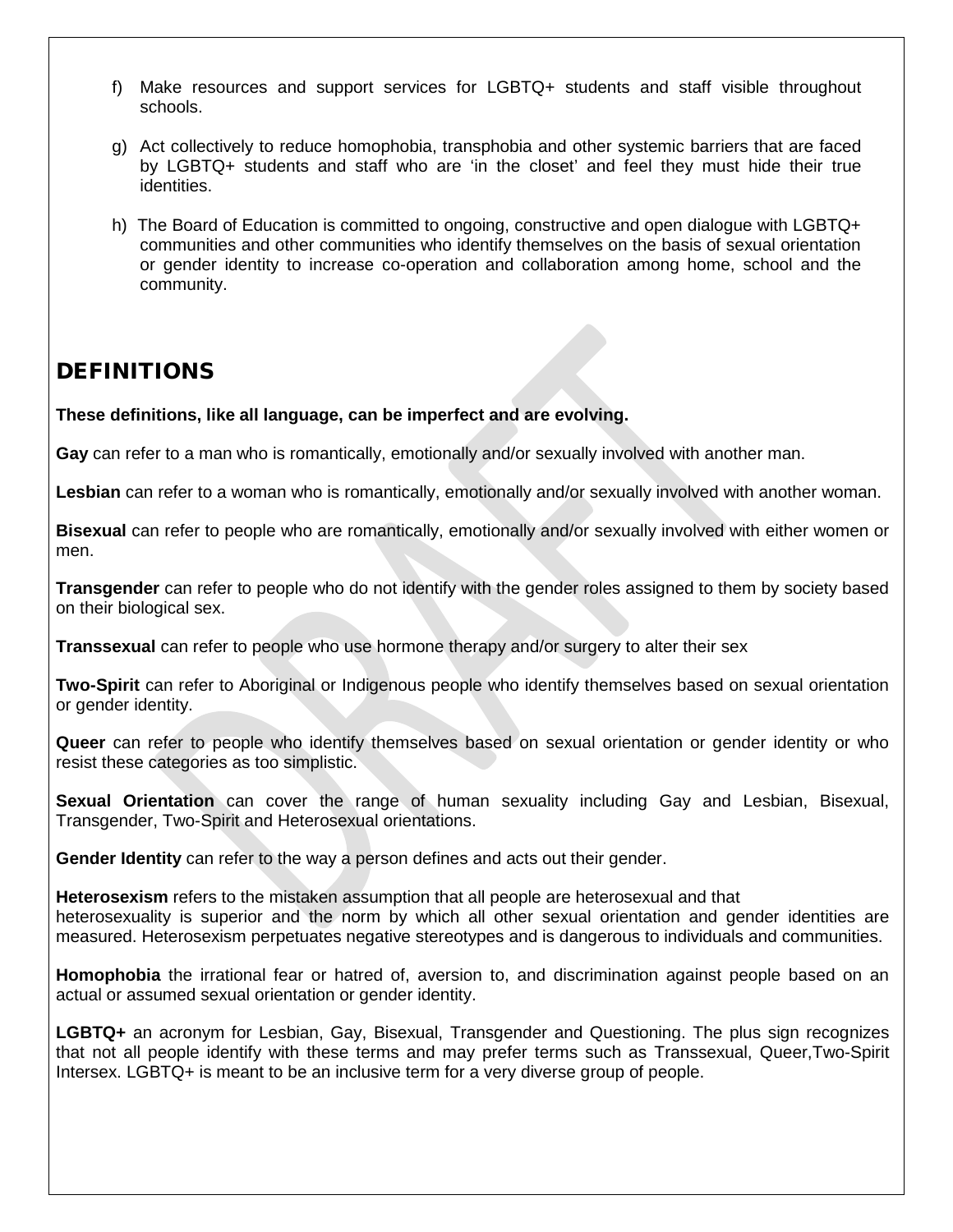### ADMINISTRATIVE REGULATIONS:

#### **EDUCATION**

#### **Staff and Professional Development**

- a) The Board of Education and district administration shall provide and promote opportunities for staff to increase their awareness of the scope and impact of discrimination against LGBTQ+ people. Anti-homophobia staff development provides knowledge, skills, and strategies for educators to examine such discrimination critically in order to understand its origin and to recognize and challenge it.
- b) The Board of Education and district administration shall provide and promote opportunities for staff to increase their knowledge and skills in promoting respect for human rights, supporting diversity, and addressing discrimination in schools.

#### **Student Programs**

- a) Teachers shall be encouraged to embed and integrate LGBTQ issues into existing curriculum in age-appropriate ways to help students acquire the skills and knowledge to understand the impacts of homophobia and transphobia upon society.
- b) School staffs shall be encouraged to support LGBTQ+ people by teaching about their positive contributions to society and modeling acceptance of diversity.

#### **Parent Programs**

a) The Board of Education and school administration shall work to increase parental awareness of the needs of LGBTQ+ students and families.

#### **Learning Resources, Curriculum Resources and Library Resources**

- a) The Board of Education will ensure that the learning, curriculum and library resources reflect and value the diversity in the district, so that all students including LGBTQ+ students see themselves and their lives positively reflected in the curriculum.
- b) Resources will be chosen or updated in order to promote critical thinking and include materials that accurately reflect the range of Canada's LGBTQ+ communities.
- c) Keeping in mind the multicultural nature of the district, as many of the above resources as possible should be available in different languages and in formats easily accessible to ESL students.
- d) The learning, curriculum and library resources shall emphasize universal human themes that acknowledge human diversity as an essential and enriching element of our society.
- e) The learning, curriculum and library resources shall, when appropriate, provide all students with opportunities to become familiar with diversity.